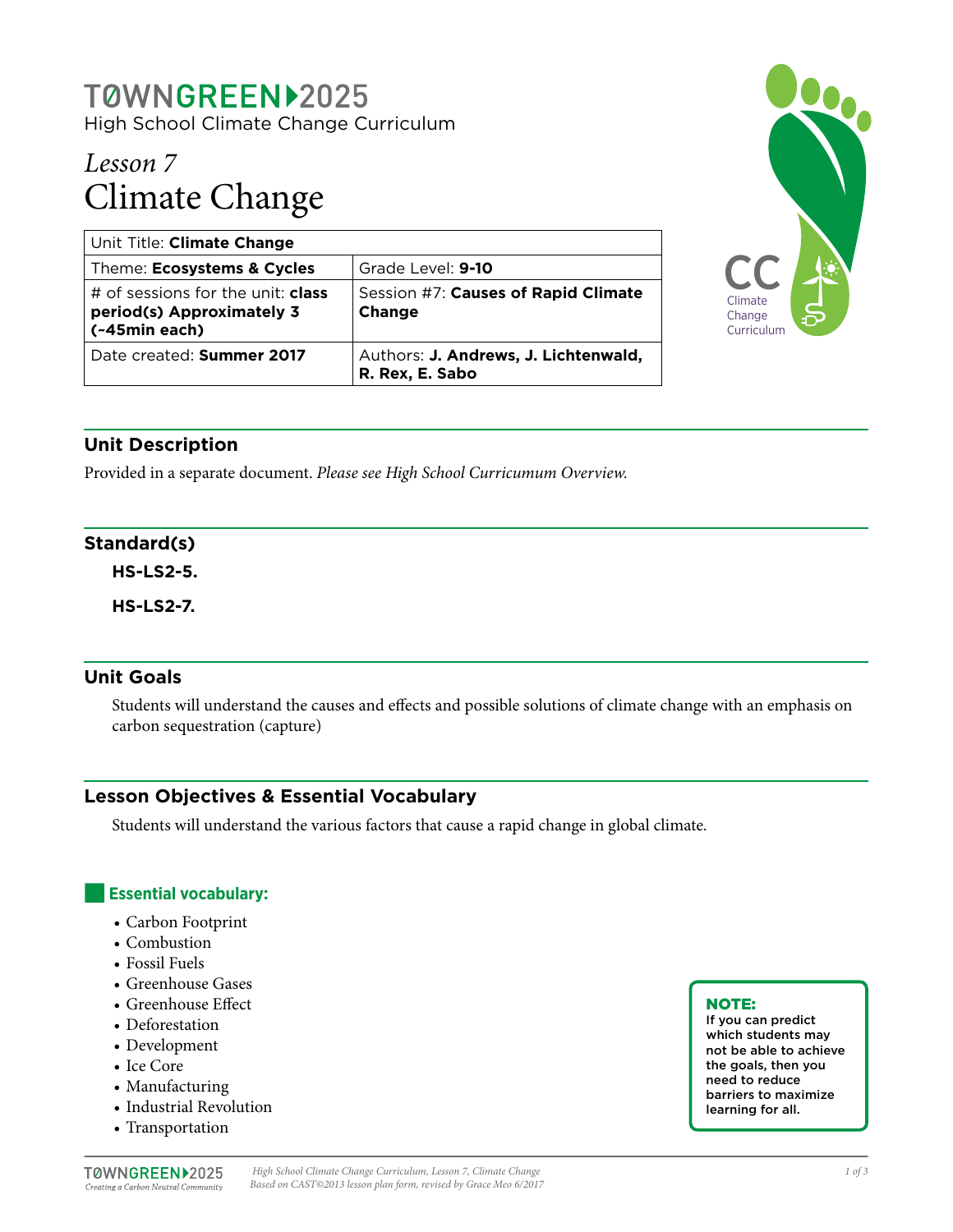#### **Note any potential barriers to the lesson — consider variability**

vocab/reading ability — provide scaffolding, diagrams to clarify text, vocab assignments: word splash, etc.

Writing skills: solution provide writing prompts or sentence frames

#### **Evaluation/Assessment**

**(directly linked to the goals, i.e., Formative/Ongoing Assessment or Summative/End of Lesson Assessment)**

quiz/test/guiding questions on Easter Island video or reading

Teacher check ins for understanding

rubric to assess project/presentation of different causes of rapid climate change

*NOTE: Consider the [UDL Guidelines](http://bit.ly/1d5bjtS) in selecting methods and materials to ensure that you provide options for engagement, representation, and action and expression.* 

#### **Methods**

**(e.g., Anticipatory Set, Introduce and Model New Knowledge, Provide Guided Practice, Provide Independent Practice)**

- **1.** Preteach vocabulary and activate prior knowledge: see KWL from lesson 6 as many terms are the same
- **2.** Hook: National Geographic Easter Island video: *[www.youtube.com/watch?v=4lKIm2r4h9w](http://www.youtube.com/watch?v=4lKIm2r4h9w)* (shorten clip) OR
- **3.** Jared Diamond Article Easter's End: *<http://discovermagazine.com/1995/aug/eastersend543>*
- **4.** Discussion of the various causes of climate change: burning of fossil fuels for human energy use, manufacturing, transportation, deforestation by burning, naturally occurring forest fires
- **5.** Video Link for National Acadmies of Science, Engineering and Medicine: *[https://www.youtube.com/](https://www.youtube.com/watch?annotation_id=annotation_863880&feature=iv&src_vid=3JX-ioSmNW8&v=nlu21CNd34Q) [watch?annotation\\_id=annotation\\_863880&feature=iv&src\\_vid=3JX-ioSmNW8&v=nlu21CNd34Q](https://www.youtube.com/watch?annotation_id=annotation_863880&feature=iv&src_vid=3JX-ioSmNW8&v=nlu21CNd34Q)*
- **6.** Also see Bozeman Science video in materials as further enrichment
- **7.** Students research causes of rapid climate change (teachers can provide a list to choose from) students will choose to make a poster, powerpoint, google slide, brochure, persuasive essay or video to present their findings to the class in a later lesson (lesson #9)

#### **Materials**

- **1.** Text materials *Miller & Levine Biology chapter 4: Climate* but any Biology or environmental science text would suffice
- **2.** access to online research (chromebooks, laptop cart, library/media center).
- **3.** Bozeman Science Video: Climate change: *[bozemanscience.com/ap-es-034-global-climate](http://bozemanscience.com/ap-es-034-global-climate-change/?rq=climate%20changenge/?rq=climate%20change)[change/?rq=climate%20changenge/?rq=climate%20change](http://bozemanscience.com/ap-es-034-global-climate-change/?rq=climate%20changenge/?rq=climate%20change)*
- **4.** Rubric for project: *[https://docs.google.com/spreadsheets/d/1yS8oXLDmfl4TqZlTVTRv7Og4Cw12Ve1ORxC\\_](https://docs.google.com/spreadsheets/d/1yS8oXLDmfl4TqZlTVTRv7Og4Cw12Ve1ORxC_hm03RD0/edit?usp=sharing) [hm03RD0/edit?usp=sharing](https://docs.google.com/spreadsheets/d/1yS8oXLDmfl4TqZlTVTRv7Og4Cw12Ve1ORxC_hm03RD0/edit?usp=sharing)*
- **5.** ice core link *<http://www.antarcticglaciers.org/glaciers-and-climate/ice-cores/ice-core-basics/>*
- **6.** The Globe Program, a worldwide science and education program link: *[www.globe.gov](http://www.globe.gov)*

#### NOTE:

Provide options — refer to the UDL guidelines as a way to ensure that all learners can demonstrate achievement of goals. For ideas: *http://bit. ly/1d5bjtS*